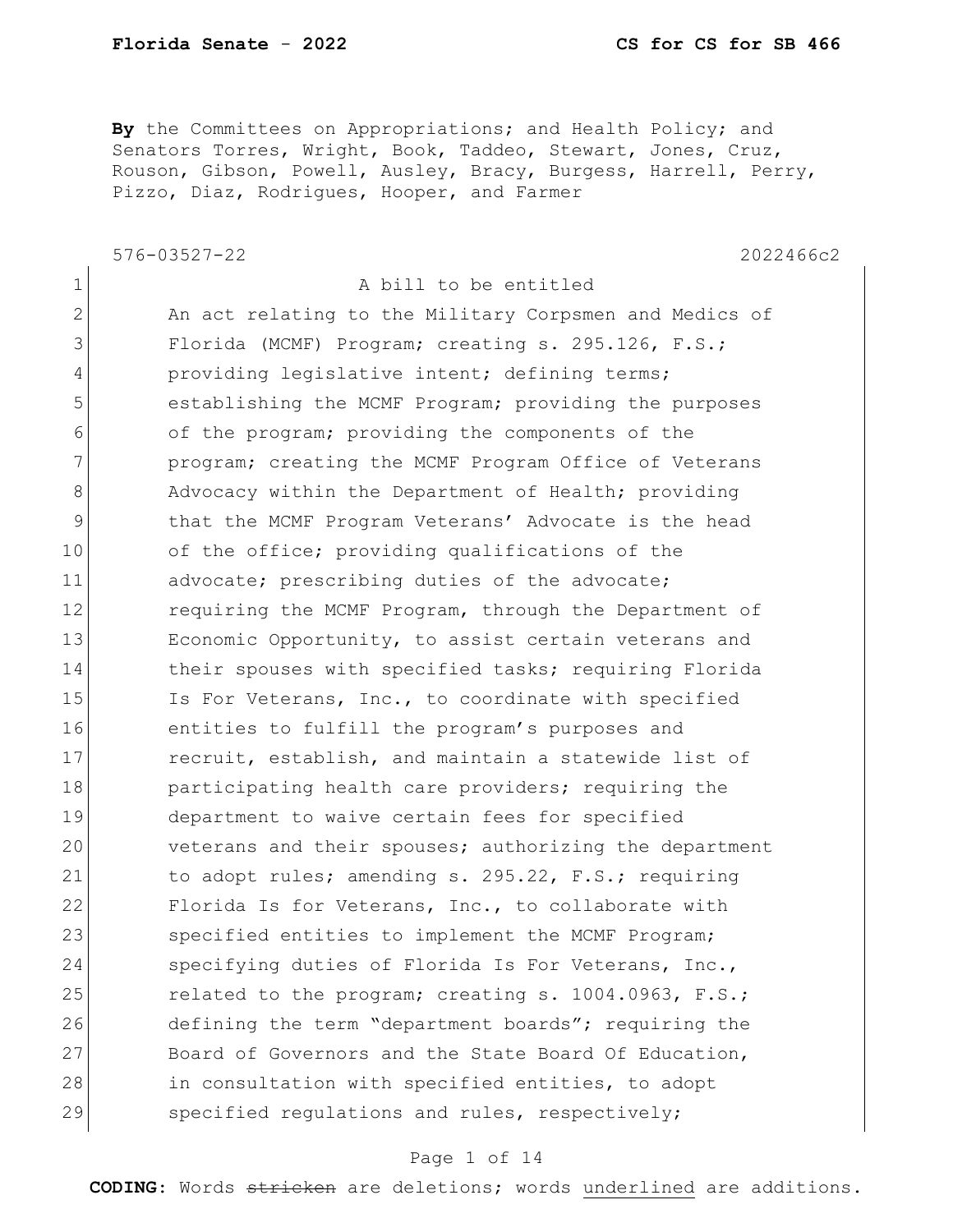|    | $576 - 03527 - 22$<br>2022466c2                        |
|----|--------------------------------------------------------|
| 30 | requiring the Articulation Coordinating Committee to   |
| 31 | convene a workgroup by a specified date; providing     |
| 32 | responsibilities of the workgroup; providing the       |
| 33 | membership of the workgroup; requiring the Office of   |
| 34 | K-20 Articulation to provide administrative support to |
| 35 | the workgroup; requiring the workgroup to establish a  |
| 36 | specified process for prioritizing and determining     |
| 37 | certain course equivalencies and minimum credit or     |
| 38 | clock hours awarded to certain individuals; requiring  |
| 39 | the workgroup to provide certain recommendations to    |
| 40 | the Board of Governors and the State Board of          |
| 41 | Education by a specified date; requiring the           |
| 42 | Articulation Coordinating Committee to approve a       |
| 43 | specified list of certain course equivalencies and     |
| 44 | credits and clock hours for certain veterans;          |
| 45 | requiring the committee to annually update the list;   |
| 46 | requiring specified entities to annually adopt the     |
| 47 | updated list; providing applicability; requiring       |
| 48 | specified entities to award credit and clock hours for |
| 49 | courses taken and training received by certain         |
| 50 | veterans under specified conditions; authorizing       |
| 51 | postsecondary institutions to award additional credit  |
| 52 | or clock hours, if appropriate; providing that certain |
| 53 | credit or clock hours earned by veterans under certain |
| 54 | conditions are guaranteed to transfer to specified     |
| 55 | entities; authorizing the Articulation Coordinating    |
| 56 | Committee to form a certain subcommittee; providing an |
| 57 | effective date.                                        |
| 58 |                                                        |

## Page 2 of 14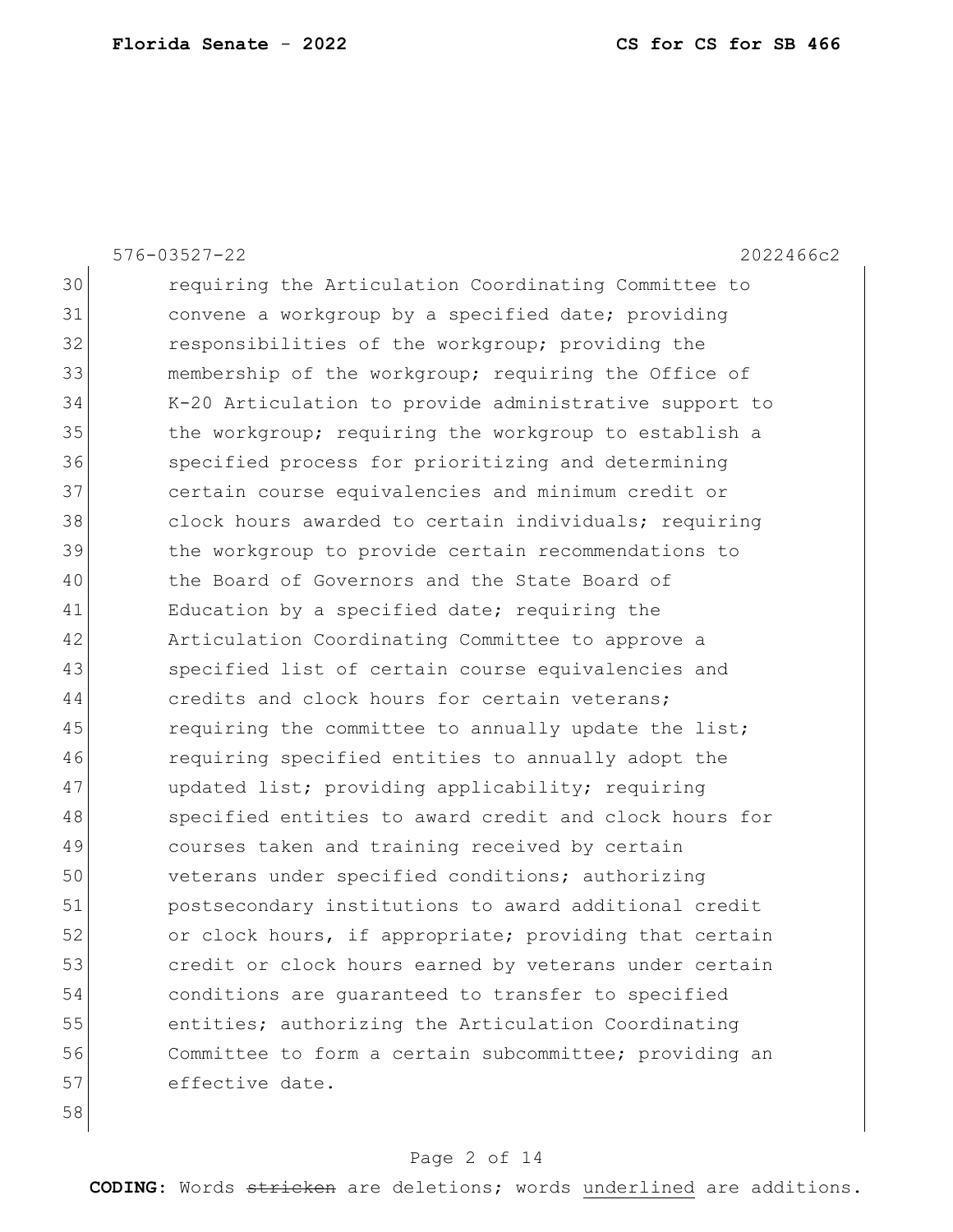|    | $576 - 03527 - 22$<br>2022466c2                                  |
|----|------------------------------------------------------------------|
| 59 | Be It Enacted by the Legislature of the State of Florida:        |
| 60 |                                                                  |
| 61 | Section 1. Section 295.126, Florida Statutes, is created to      |
| 62 | read:                                                            |
| 63 | 295.126 Military Corpsmen and Medics of Florida (MCMF)           |
| 64 | $Program. -$                                                     |
| 65 | (1) LEGISLATIVE INTENT. - It is the intent of the Legislature    |
| 66 | to assist military-trained health care veterans and their        |
| 67 | spouses in finding employment in this state's health care and    |
| 68 | health care-related industries, occupations, and professions as  |
| 69 | they transition to civilian life and to offer educational credit |
| 70 | to military-trained health care veterans for their service in    |
| 71 | the United States military, to be applied toward the education   |
| 72 | and training required in this state to attain a health care or   |
| 73 | health care-related license to enter a health care or health     |
| 74 | care-related industry, occupation, or profession in this state.  |
| 75 | DEFINITIONS. - As used in this section, the term:<br>(2)         |
| 76 | "Department" means the Department of Health.<br>(a)              |
| 77 | "License" has the same meaning as in s. 456.001(5).<br>(b)       |
| 78 | "Military-trained health care veteran" means a person<br>(C)     |
| 79 | who:                                                             |
| 80 | 1. Has served within the preceding consecutive 12 months as      |
| 81 | an Army Combat Medic Specialist, a Navy or Fleet Marine Force    |
| 82 | Hospital Corpsman, an Air Force or Space Force Aerospace Medical |
| 83 | Service Technician, or a Coast Guard Health Services Technician, |
| 84 | or in other military positions similar to civilian X-ray         |
| 85 | technicians, dental assistants, medical assistants, or           |
| 86 | phlebotomists; and                                               |
| 87 | 2. Was discharged or separated from military service under       |
|    |                                                                  |

## Page 3 of 14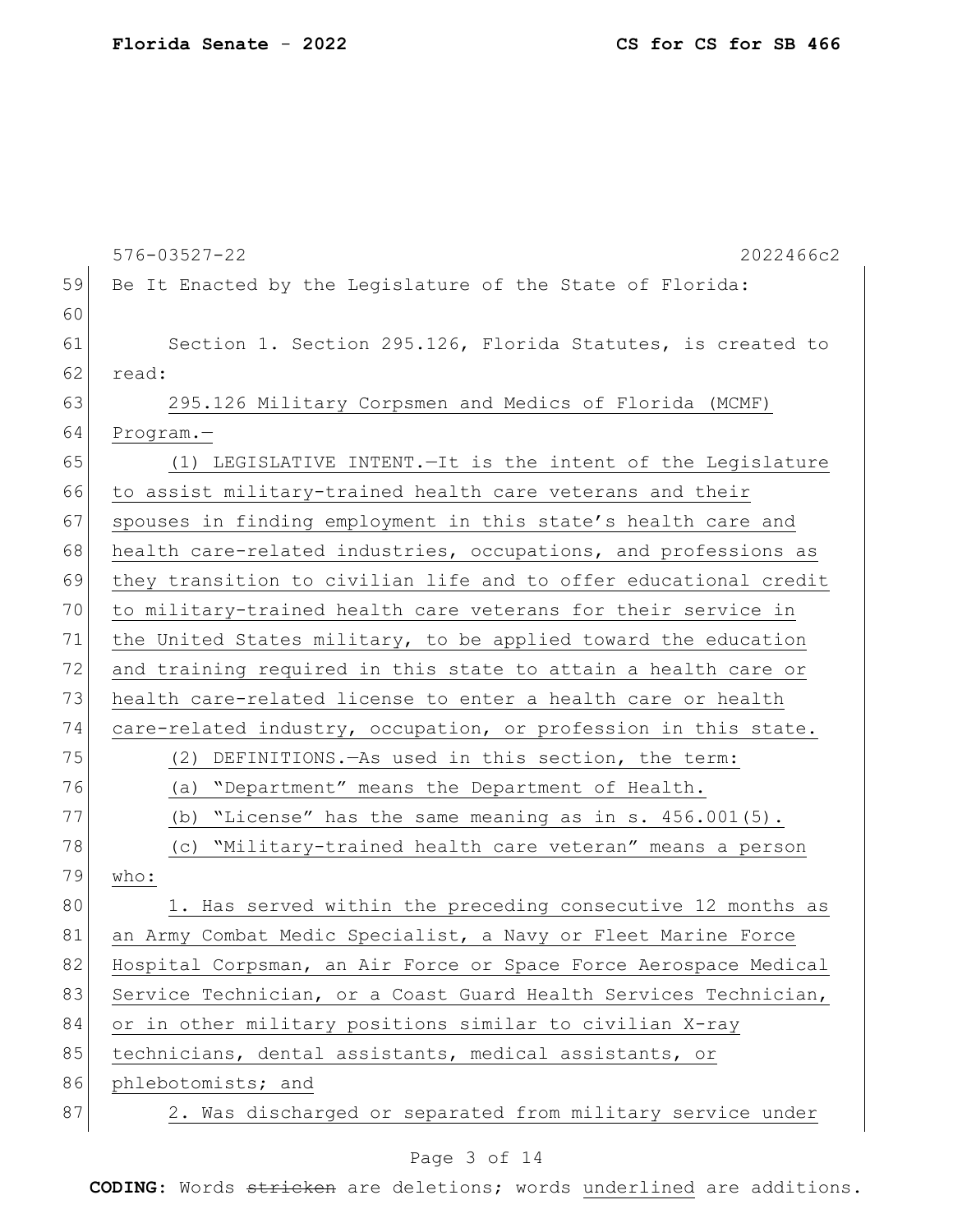|     | $576 - 03527 - 22$<br>2022466c2                                  |
|-----|------------------------------------------------------------------|
| 88  | conditions other than dishonorable or was upgraded to an         |
| 89  | honorable discharge.                                             |
| 90  | (d) "Participating health care provider" means:                  |
| 91  | 1. A physician licensed under chapter 458 or an osteopathic      |
| 92  | physician licensed under chapter 459;                            |
| 93  | 2. A professional corporation or partnership of physicians       |
| 94  | licensed under chapter 458 or osteopathic physicians licensed    |
| 95  | under chapter 459;                                               |
| 96  | 3. A hospital or ambulatory surgical center licensed under       |
| 97  | chapter 395;                                                     |
| 98  | 4. An office registered under s. 458.328 or s. 459.0138;         |
| 99  | 5. A commercial enterprise having medical facilities for         |
| 100 | its employees which are supervised by one or more physicians     |
| 101 | licensed under chapter 458 or osteopathic physicians licensed    |
| 102 | under chapter 459; or                                            |
| 103 | 6. A facility licensed under chapter 395 which offers            |
| 104 | medical services to the public and is supervised by one or more  |
| 105 | physicians licensed under chapter 458 or osteopathic physicians  |
| 106 | licensed under chapter 459.                                      |
| 107 | (e) "Veteran" has the same meaning as in s. 1.01(14) and         |
| 108 | includes a former member of the Florida National Guard who was   |
| 109 | discharged or separated from service under conditions other than |
| 110 | dishonorable or was upgraded to an honorable discharge.          |
| 111 | (3) ESTABLISHMENT. - The department, in collaboration with       |
| 112 | the Department of Veterans' Affairs, Florida Is For Veterans,    |
| 113 | Inc., and the Department of Economic Opportunity, shall          |
| 114 | establish and administer the Military Corpsmen and Medics of     |
| 115 | Florida (MCMF) Program.                                          |
| 116 | (4) PURPOSES. - The purposes of the MCMF Program include, but    |
|     |                                                                  |

## Page 4 of 14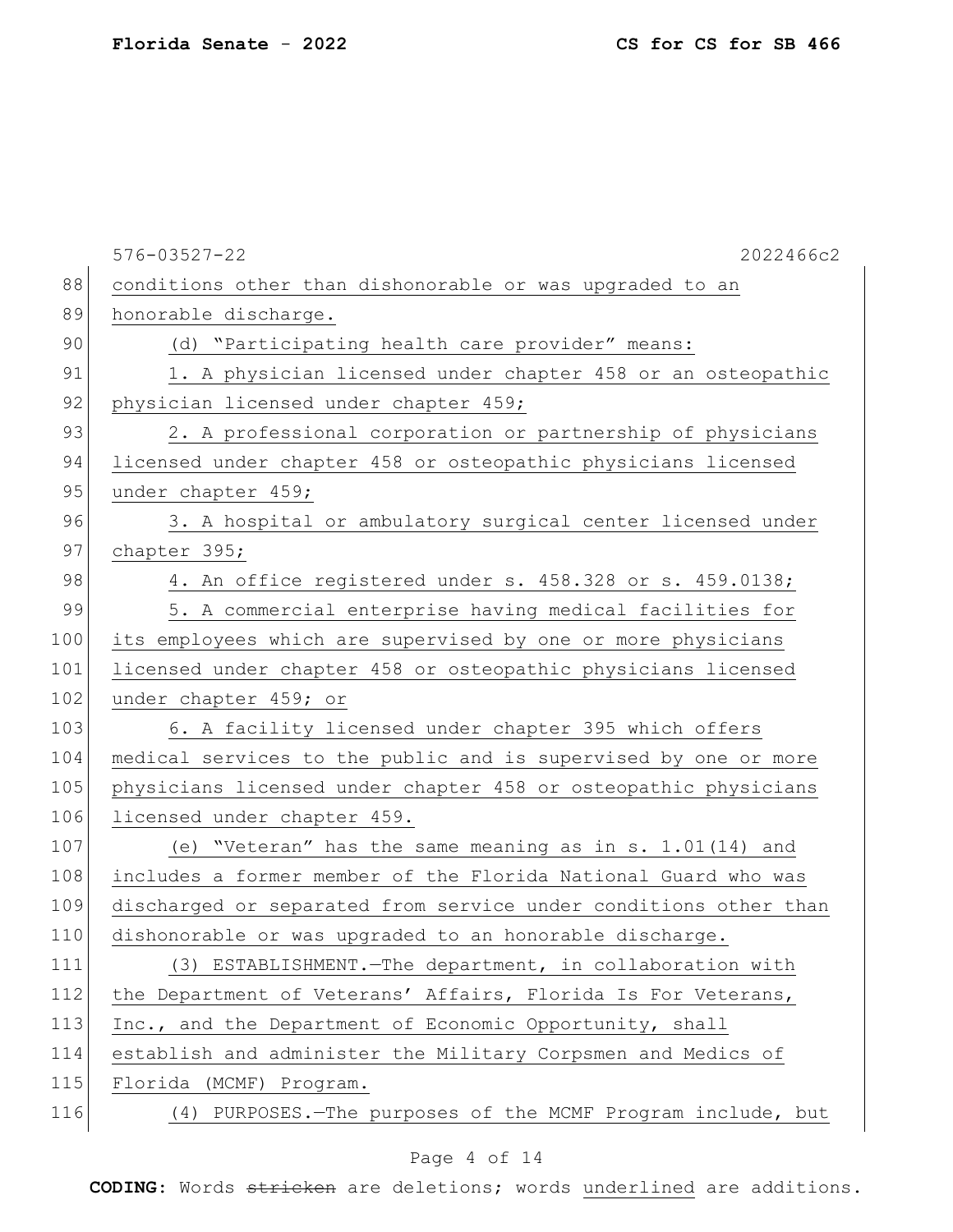|     | $576 - 03527 - 22$<br>2022466c2                                  |
|-----|------------------------------------------------------------------|
| 117 | are not limited to, the following:                               |
| 118 | (a) Assisting military-trained health care veterans and          |
| 119 | their spouses in identifying and applying for health care-       |
| 120 | related employment and health care licensure and to connect      |
| 121 | veterans who have military health care training who are seeking  |
| 122 | employment in health care fields with health care organizations  |
| 123 | seeking to hire dedicated, well-trained workers.                 |
| 124 | (b) Meeting the health care workforce demands of this state      |
| 125 | by facilitating access to training and education in health care  |
| 126 | and health care-related fields for veterans and their spouses    |
| 127 | and to promote the health care licensing programs provided by    |
| 128 | the state.                                                       |
| 129 | (c) Assisting military-trained health care veterans and          |
| 130 | their spouses in identifying health care and health care-related |
| 131 | industries, occupations, and professions within this state for   |
| 132 | which they may be immediately qualified to apply or apply for    |
| 133 | licensure based on previous civilian or military health care     |
| 134 | training.                                                        |
| 135 | (d) Assisting military-trained health care veterans and          |
| 136 | their spouses in identifying health care and health care-related |
| 137 | education and training programs within this state which will     |
| 138 | recognize veterans' and their spouses' medical skills and allow  |
| 139 | such veterans and spouses to build on those skills in order to   |
| 140 | gain employment and work toward obtaining an appropriate health  |
| 141 | care license.                                                    |
| 142 | (e) Assisting military-trained health care veterans and          |
| 143 | their spouses with licensure under ss. 456.024 and 456.0241, if  |
| 144 | applicable.                                                      |
| 145 | (5) PROGRAM COMPONENTS. - The MCMF Program shall consist of      |
|     |                                                                  |

## Page 5 of 14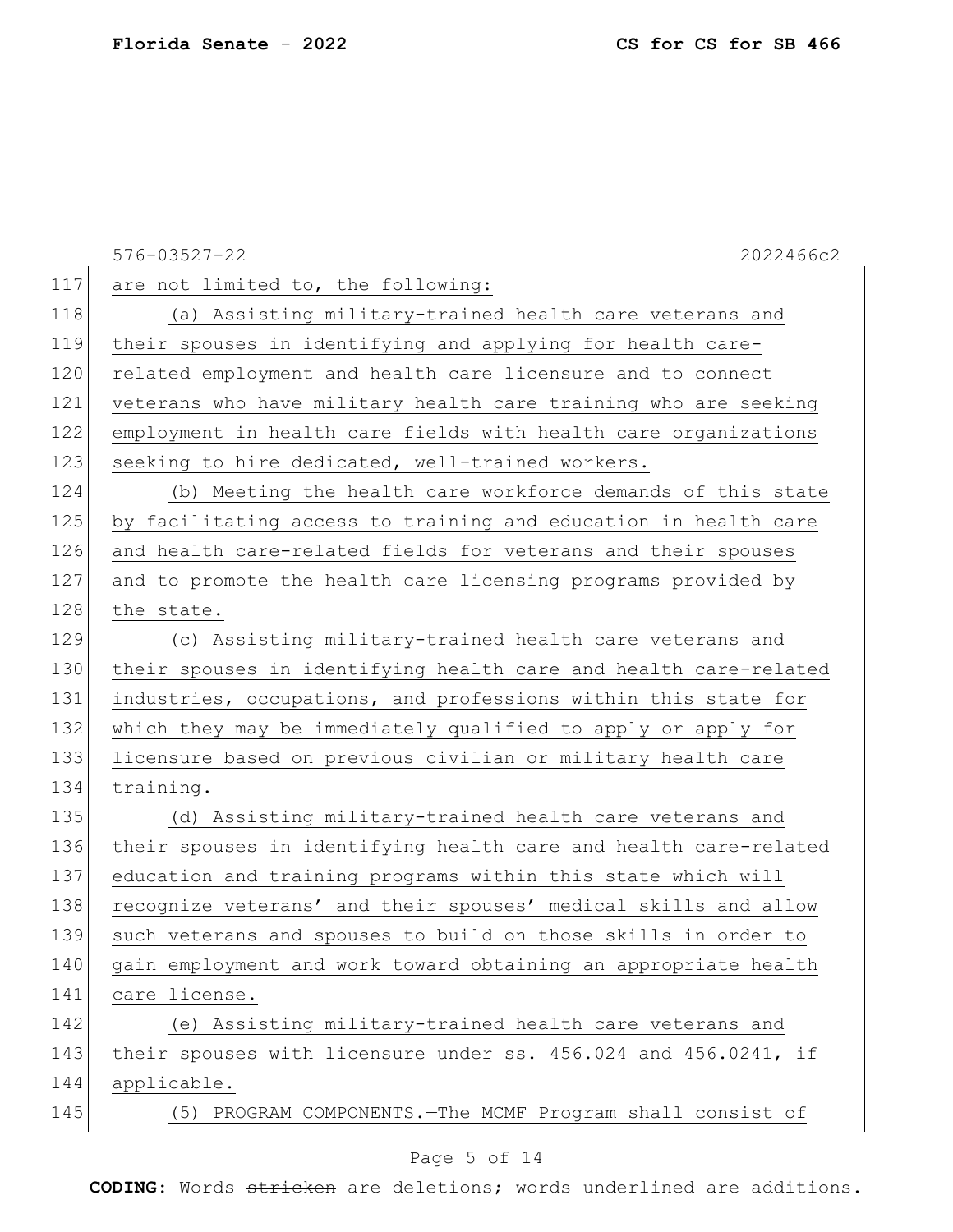|     | $576 - 03527 - 22$<br>2022466c2                                 |
|-----|-----------------------------------------------------------------|
| 146 | the following components:                                       |
| 147 | (a) Office of Veterans Advocacy.-                               |
| 148 | 1. There is created within the department the MCMF Program      |
| 149 | Office of Veterans Advocacy.                                    |
| 150 | 2. The office shall be headed by a MCMF Program Veterans'       |
| 151 | Advocate, who shall serve on a full-time basis and shall carry  |
| 152 | out the purposes and functions of the office in accordance with |
| 153 | state and federal law.                                          |
| 154 | 3. The department shall designate the MCMF Program              |
| 155 | Veterans' Advocate, who shall manage the development and        |
| 156 | maintenance of the program through ongoing collaboration with   |
| 157 | the United States Department of Defense, the Department of      |
| 158 | Veterans' Affairs, the Department of Economic Opportunity,      |
| 159 | Florida Is For Veterans, Inc., the Department of Education, and |
| 160 | any other identified stakeholders to further the mission of the |
| 161 | program.                                                        |
| 162 | 4. The MCMF Program Veterans' Advocate must possess             |
| 163 | significant advocacy skills and an understanding of the         |
| 164 | following:                                                      |
| 165 | a. The Armed Services Vocational Aptitude Battery;              |
| 166 | b. The Armed Forces Qualification Test;                         |
| 167 | c. The Military Occupational Code (MOC) categories;             |
| 168 | The training received by veterans in various MOC<br>d.          |
| 169 | categories; and                                                 |
| 170 | e. The practice requirements of the various comparable          |
| 171 | department-recognized, licensed occupations and professions.    |
| 172 | 5. The duties of the MCMF Program Veterans' Advocate            |
| 173 | include, but are not limited to, the following:                 |
| 174 | a. Providing information, guidance, direction, and              |

## Page 6 of 14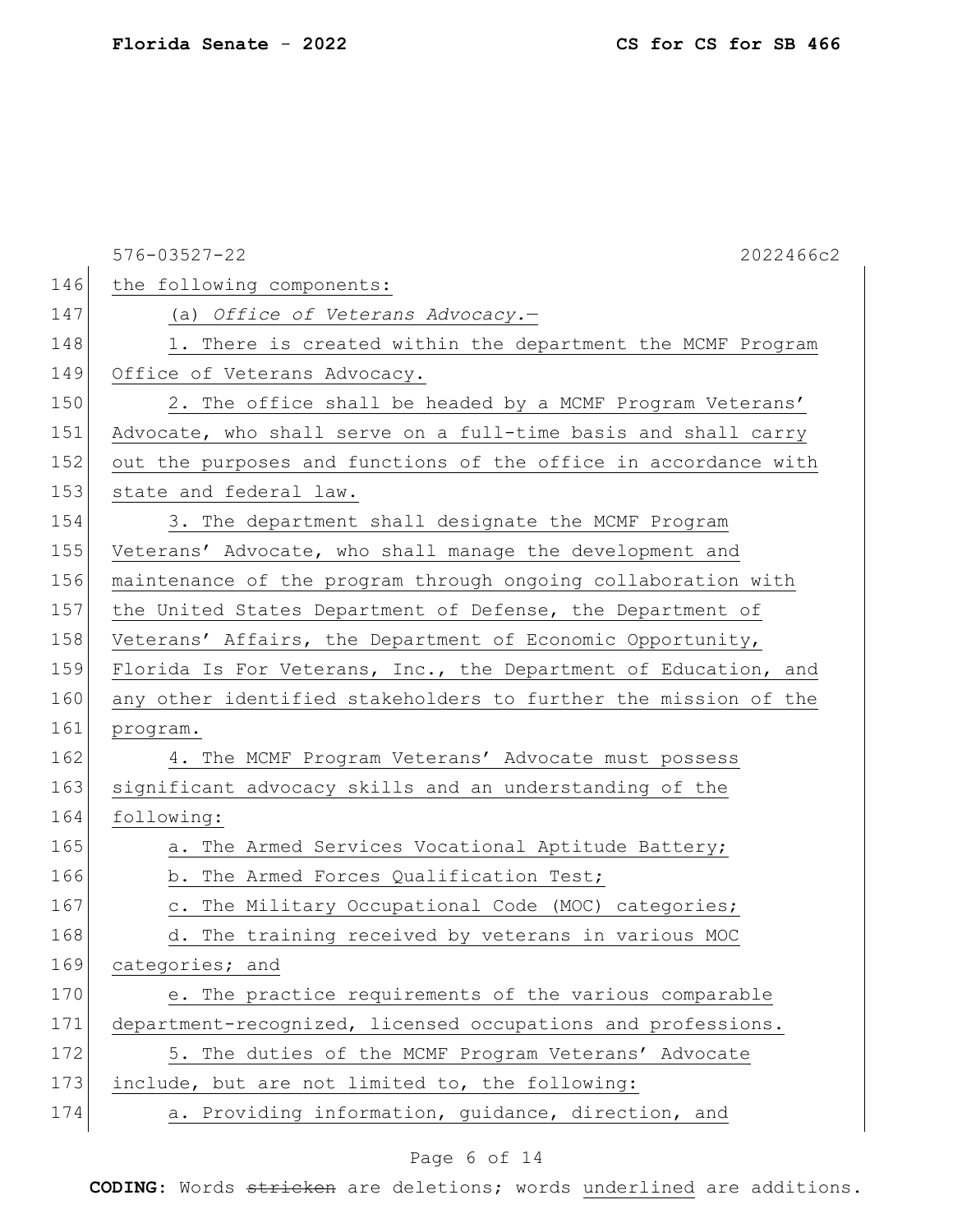|     | $576 - 03527 - 22$<br>2022466c2                                  |
|-----|------------------------------------------------------------------|
| 175 | assistance as needed with the licensure application process or   |
| 176 | with expedited licensing, as appropriate, to military-trained    |
| 177 | health care veterans and their spouses transitioning into        |
| 178 | civilian health care and health care-related industries,         |
| 179 | occupations, and professions;                                    |
| 180 | b. Providing specific information, including available           |
| 181 | statewide educational and training opportunities and resources   |
| 182 | for which military-trained health care veterans and their        |
| 183 | spouses may immediately qualify, on the department's website and |
| 184 | in pamphlet format;                                              |
| 185 | c. Providing guidance, direction, and assistance as needed,      |
| 186 | including specific information on the department's website and   |
| 187 | in pamphlet format, for military-trained health care veterans    |
| 188 | and their spouses on additional education and training required  |
| 189 | to obtain licensure for health care and health care-related      |
| 190 | occupations and professions and whether such veterans and        |
| 191 | spouses may qualify for expedited state licensure in the         |
| 192 | following health care and health care-related occupations:       |
| 193 | (I) Licensed registered or practical nurse under ss.             |
| 194 | 464.008, 464.009, 464.0095, and 456.024;                         |
| 195 | (II) Optician under s. 484.007;                                  |
| 196 | (III) Certain radiological personnel under part IV of            |
| 197 | chapter 468;                                                     |
| 198 | (IV) Emergency medical technician under ss. 401.23(11) and       |
| 199 | 401.27;                                                          |
| 200 | (V) Paramedic under ss. 401.23(17) and 401.27; and               |
| 201 | (VI) Any other health care license type for which the            |
| 202 | department finds a military-trained health care veteran or his   |
| 203 | or her spouse needs quidance, direction, and assistance.         |

## Page 7 of 14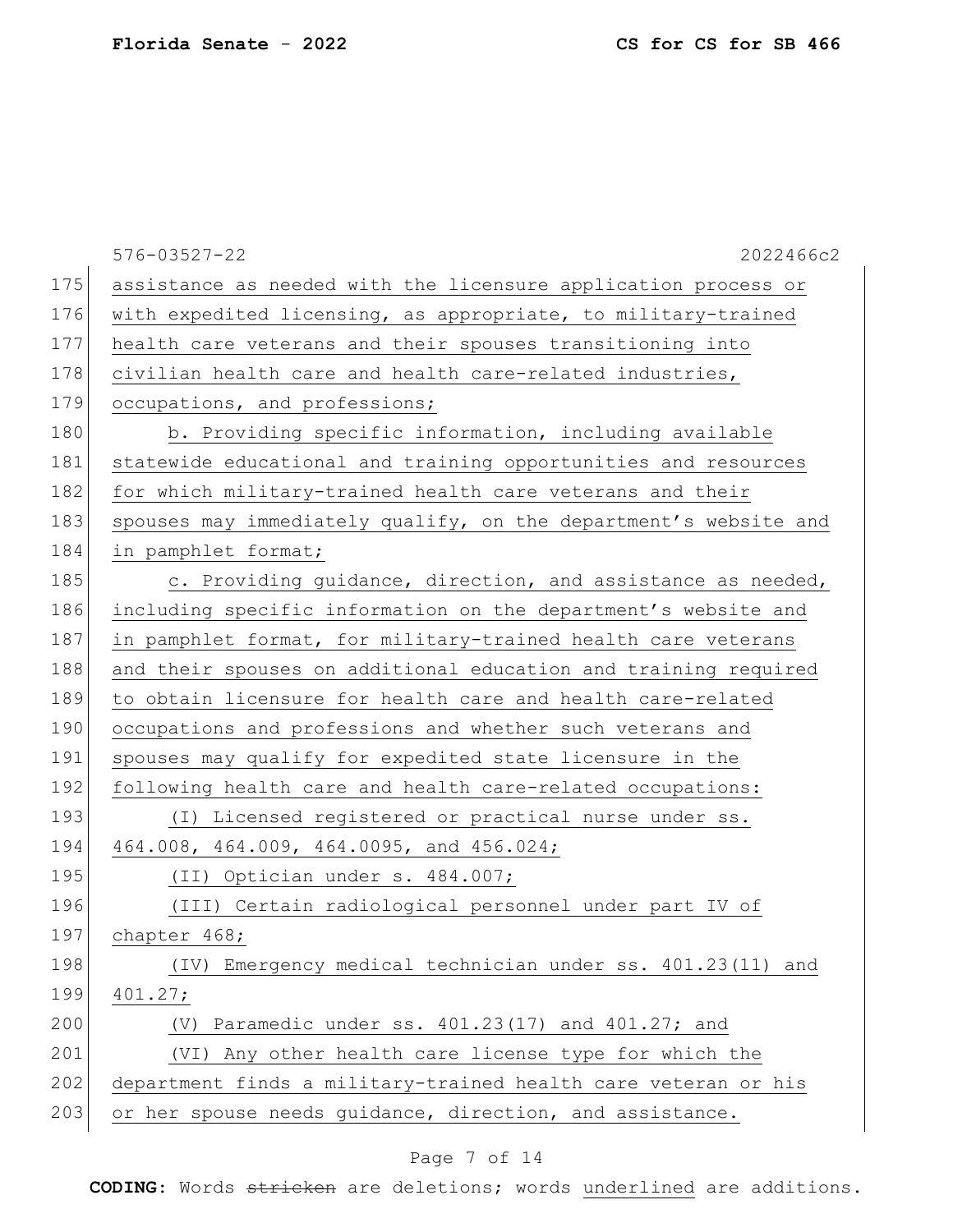|     | $576 - 03527 - 22$<br>2022466c2                                 |
|-----|-----------------------------------------------------------------|
| 204 | d. Referring any requests to the Department of Economic         |
| 205 | Opportunity to assist military-trained health care veterans and |
| 206 | their spouses in resume writing and proofreading, job           |
| 207 | application completion, and interviewing skills and techniques. |
| 208 | (b) No veteran left behind.-Veterans who do not meet the        |
| 209 | definition of the term "military-trained health care veteran"   |
| 210 | but who have served in health care-related fields must receive  |
| 211 | assistance from the MCMF Program through the Department of      |
| 212 | Economic Opportunity in resume writing and proofreading,        |
| 213 | mentorship, and obtaining employment with participating health  |
| 214 | care providers.                                                 |
| 215 | (c) Health care leadership. The MCMF Program, through the       |
| 216 | Department of Economic Opportunity, shall assist veterans and   |
| 217 | their spouses who have gained management experience or have     |
| 218 | completed an advanced degree in finding civilian health care    |
| 219 | leadership and management employment opportunities in a variety |
| 220 | of health care and health care-related disciplines.             |
| 221 | (d) Promote participating health care providers.-Florida Is     |
| 222 | For Veterans, Inc., in coordination with the Department of      |
| 223 | Economic Opportunity, the Department of Health, and the MCMF    |
| 224 | Program Office of Veterans Advocacy, shall work to fulfill the  |
| 225 | purposes of the program and to recruit, establish, and maintain |
| 226 | a statewide list of the MCMF Program participating health care  |
| 227 | providers which it shall make available to the department, the  |
| 228 | MCMF Program, and veterans and their spouses upon request.      |
| 229 | (6) FEES. The department shall waive all application fees,      |
| 230 | certificate fees, and unlicensed activity fees for military-    |
| 231 | trained health care veterans and their spouses.                 |
| 232 | (7) RULEMAKING AUTHORITY. - The department may adopt rules      |

## Page 8 of 14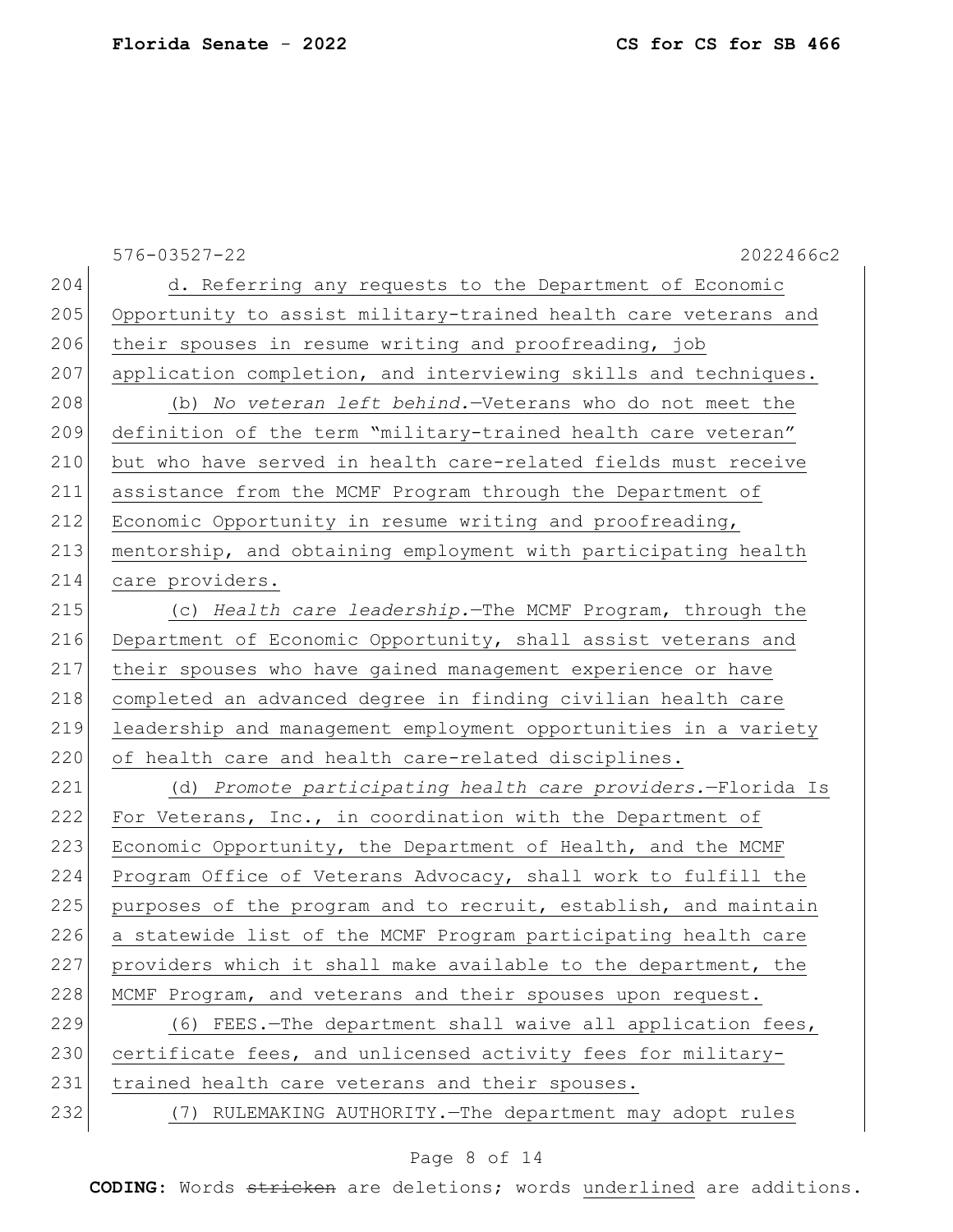|     | $576 - 03527 - 22$<br>2022466c2                                  |
|-----|------------------------------------------------------------------|
| 233 | pursuant to ss. 120.536(1) and 120.54 to implement this section. |
| 234 | Section 2. Paragraph $(q)$ is added to subsection $(3)$ of       |
| 235 | section 295.22, Florida Statutes, to read:                       |
| 236 | 295.22 Veterans Employment and Training Services Program.-       |
| 237 | (3) ADMINISTRATION.-Florida Is For Veterans, Inc., shall         |
| 238 | administer the Veterans Employment and Training Services Program |
| 239 | and perform all of the following functions:                      |
| 240 | (g) Assist the Department of Health in fulfilling the            |
| 241 | purposes of the Military Corpsmen and Medics of Florida (MCMF)   |
| 242 | Program as set forth in s. $295.126(4)$ . The corporation shall: |
| 243 | 1. Recruit health care providers to participate in the MCMF      |
| 244 | Program and establish and maintain a statewide list, by          |
| 245 | geographical area, of such participating health care providers   |
| 246 | as defined in s. 295.126(2) in furtherance of the Legislature's  |
| 247 | intent to provide preference, priority, and available waivers to |
| 248 | military-trained health care veterans as defined in s.           |
| 249 | 295.126(2) and their spouses for certain educational             |
| 250 | requirements in the hiring practices set forth in ss. 295.065,   |
| 251 | 295.07, 295.08, and 295.085. Florida Is For Veterans, Inc.,      |
| 252 | shall make the list available to military-trained health care    |
| 253 | veterans and their spouses upon request.                         |
| 254 | 2. Assist participating health care providers in recruiting      |
| 255 | and hiring military-trained health care veterans and their       |
| 256 | spouses by connecting such health care providers with suitable   |
| 257 | applicants for employment.                                       |
| 258 | 3. Assist a military-trained health care veteran                 |
| 259 | participating in the program, or the veteran's spouse, in        |
| 260 | identifying participating health care providers for potential    |
| 261 | employment, including providing assistance with resume writing   |

## Page 9 of 14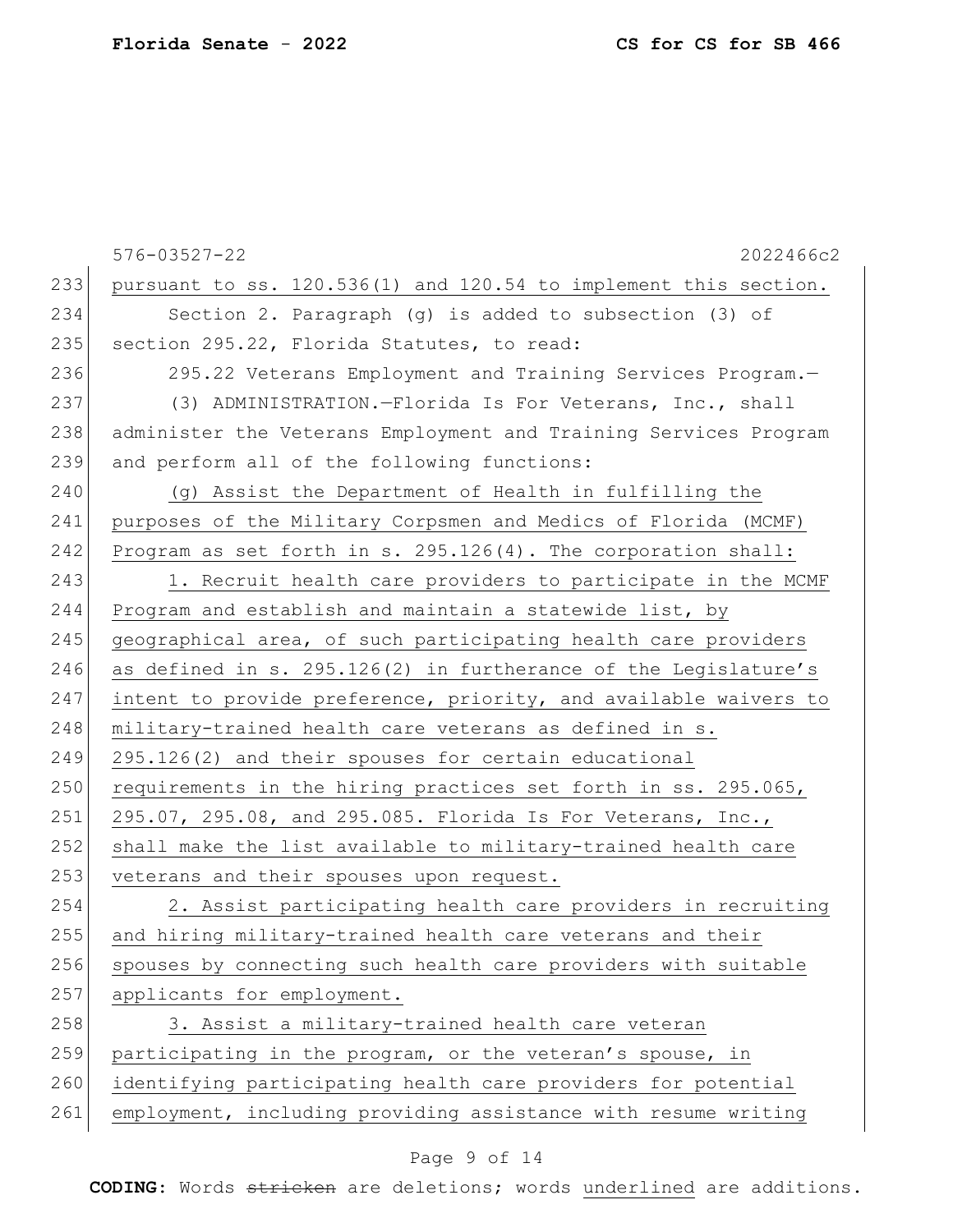| $576 - 03527 - 22$<br>2022466c2                                         |
|-------------------------------------------------------------------------|
| and proofreading, application completion, and interviewing              |
| skills. Florida Is For Veterans, Inc., may consult and                  |
| coordinate with the Department of Economic Opportunity to make          |
| referrals for such assistance.                                          |
| 4. Assist MCMF Program military-trained health care                     |
| veterans and their spouses who have gained management experience        |
| or have completed an advanced degree in finding civilian health         |
| care leadership and management employment in a variety of health        |
| 270<br>care and health care-related disciplines. Florida Is For         |
| Veterans, Inc., may consult and coordinate with the Department          |
| of Economic Opportunity to make referrals for such assistance.          |
| Section 3. Section 1004.0963, Florida Statutes, is created              |
| to read:                                                                |
| 1004.0963 Postsecondary credit for health care and health               |
| 276<br>care-related military training and education courses.-           |
| (1) As used in this section, the term "department boards"               |
| means any Department of Health board or the department if there         |
| is no board.                                                            |
| (2) In consultation with the Department of Veterans'                    |
| Affairs and the Department of Health, the Board of Governors            |
| shall adopt regulations, and the State Board of Education shall         |
| adopt rules, to create a process that enables eligible military-        |
| 284<br>trained health care veterans as defined in s. 295.126(2) to earn |
| uniform postsecondary educational credit across all Florida             |
| public postsecondary educational institutions for college-level         |
| education and training acquired while serving in the military.          |
| The regulations and rules must include procedures for credential        |
| evaluation and the uniform award of postsecondary educational           |
| credit and career education academic and clinical clock hours,          |
|                                                                         |

## Page 10 of 14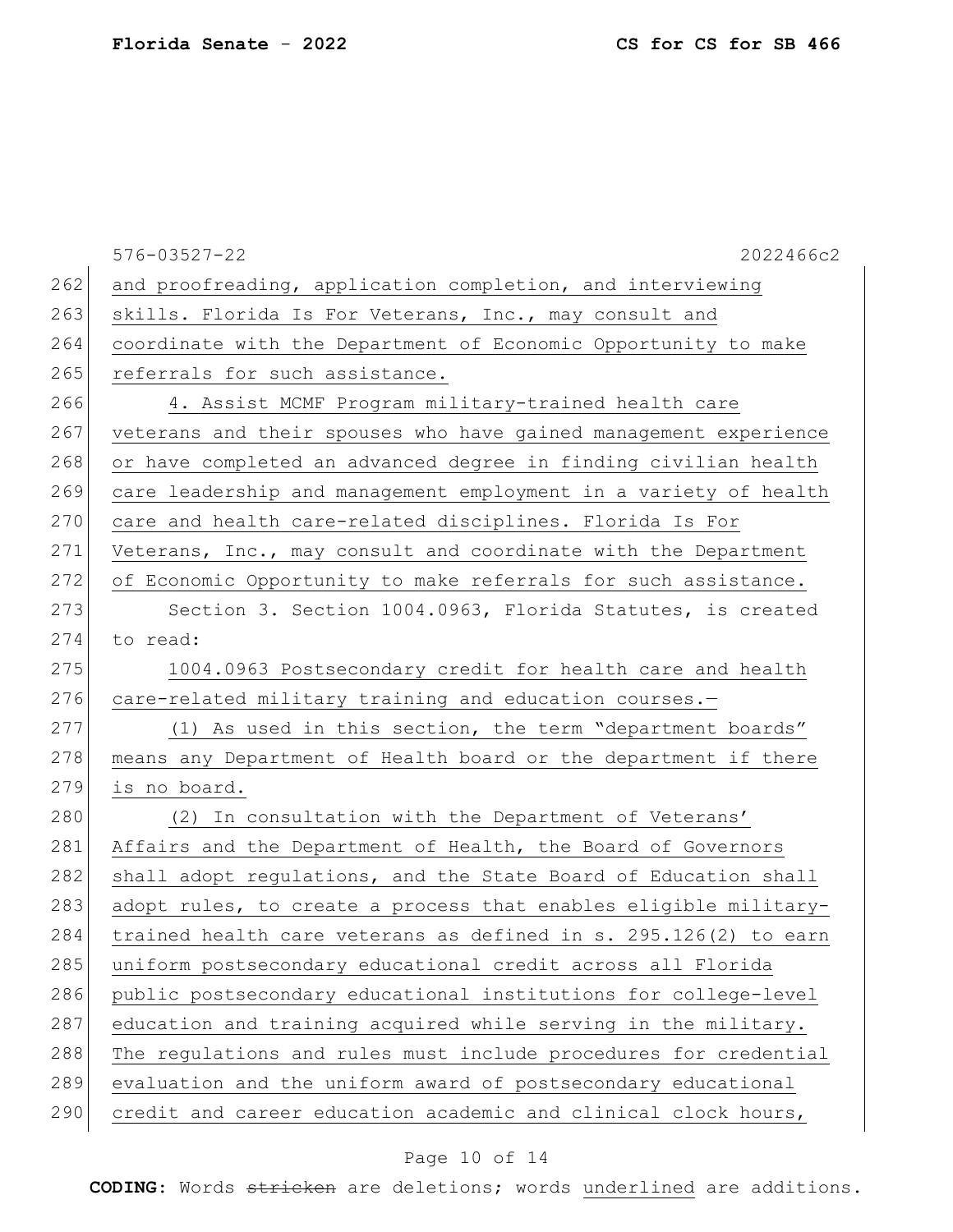|     | $576 - 03527 - 22$<br>2022466c2                                  |
|-----|------------------------------------------------------------------|
| 291 | including, but not limited to, equivalency and alignment of      |
| 292 | military coursework with appropriate postsecondary educational   |
| 293 | courses and course descriptions. The regulations and rules must  |
| 294 | provide for procedures to develop systematically coordinated     |
| 295 | educational course equivalencies to be set out in the statewide  |
| 296 | articulation agreement required by s. 1007.23(1) which enable    |
| 297 | eligible military-trained health care veterans to earn uniform   |
| 298 | educational course credit and uniform academic and clinical      |
| 299 | clock hours across all Florida public colleges, universities,    |
| 300 | training schools, and training programs for education and        |
| 301 | training acquired in the military.                               |
| 302 | (3) The Articulation Coordinating Committee shall convene a      |
| 303 | workgroup by July 15, 2023, which is responsible for developing  |
| 304 | a process for determining postsecondary educational course       |
| 305 | equivalencies and the minimum postsecondary educational credit   |
| 306 | for career education and academic and clinical clock hours which |
| 307 | must be awarded for courses taken and occupations performed by   |
| 308 | individuals during their service in the military.                |
| 309 | (a) The workgroup shall be composed of the following             |
| 310 | members:                                                         |
| 311 | 1. The chair of the Articulation Coordinating Committee or       |
| 312 | his or her designee, who shall serve as chair.                   |
| 313 | 2. One member representing academic affairs administrators       |
| 314 | and faculty from state universities with expertise in health     |
| 315 | care and health care-related industries, occupations, and        |
| 316 | professions, appointed by the chair of the Board of Governors.   |
| 317 | 3. One member representing academic affairs administrators       |
| 318 | and faculty from Florida College System institutions with        |
| 319 | expertise in health care and health care-related industries,     |

## Page 11 of 14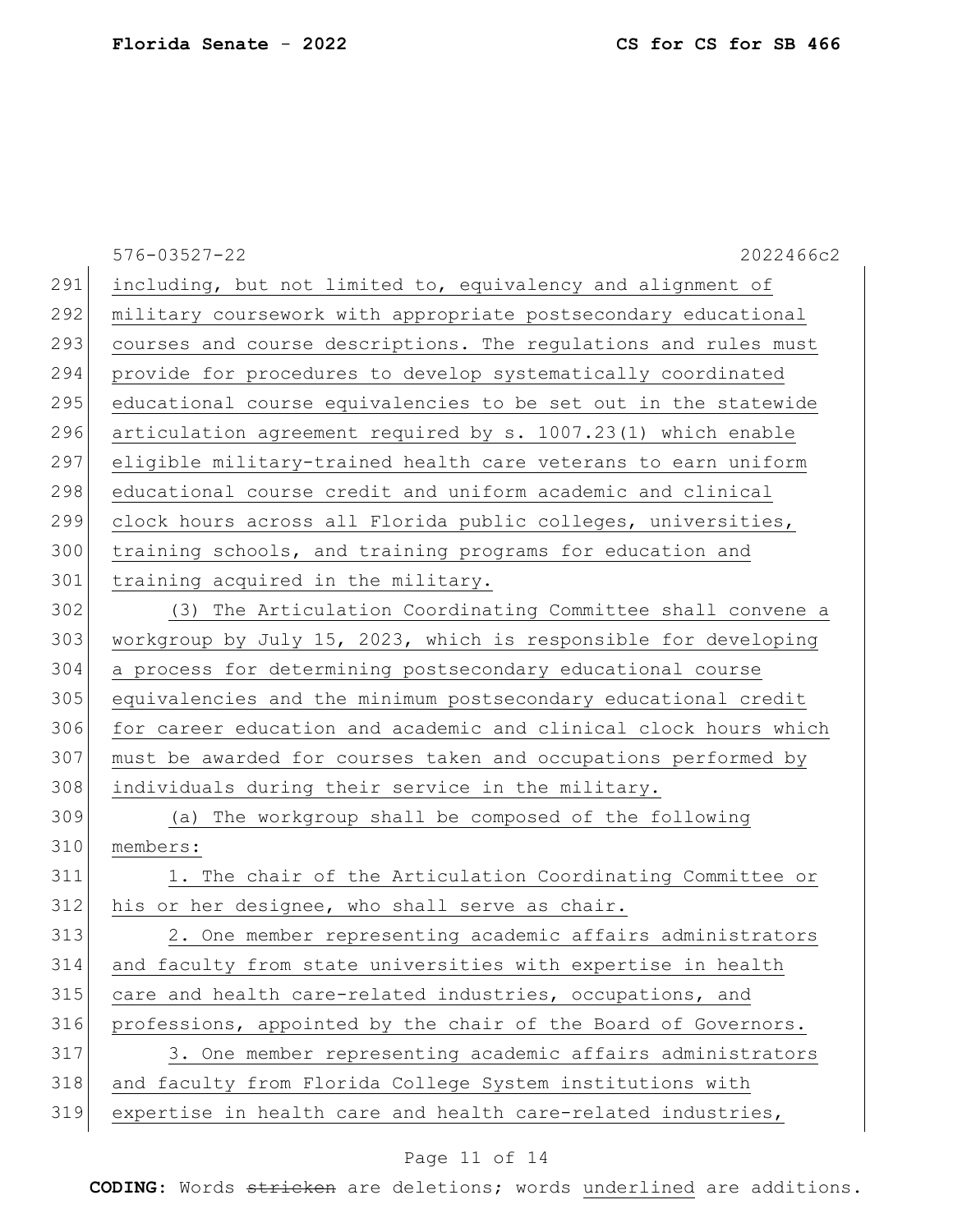|     | $576 - 03527 - 22$<br>2022466c2                                  |
|-----|------------------------------------------------------------------|
| 320 | occupations, and professions, appointed by the chair of the      |
| 321 | State Board of Education.                                        |
| 322 | 4. One member representing faculty from career centers with      |
| 323 | expertise in health care and health care-related industries,     |
| 324 | occupations, and professions, appointed by the State Board of    |
| 325 | Education.                                                       |
| 326 | 5. Two members representing veterans familiar with the           |
| 327 | Armed Services Vocational Aptitude Battery; the Armed Forces     |
| 328 | Qualification Test; the Military Occupational Code (MOC)         |
| 329 | categories; and the training received by veterans in various MOC |
| 330 | categories, appointed by the executive director of the           |
| 331 | Department of Veterans' Affairs.                                 |
| 332 | 6. Four faculty members appointed by the appropriate             |
| 333 | department boards to represent state universities, Florida       |
| 334 | College System institutions, career centers, training schools,   |
| 335 | and training programs of this state which train emergency        |
| 336 | medical technicians, opticians, paramedics, licensed practical   |
| 337 | nurses, registered nurses, and radiologic technologists, or      |
| 338 | other health care or health care-related industries,             |
| 339 | occupations, or professions as deemed appropriate by the         |
| 340 | department.                                                      |
| 341 | (b) The Office of K-20 Articulation shall provide                |
| 342 | administrative support for the workgroup.                        |
| 343 | (c) The workgroup shall establish a process for                  |
| 344 | prioritizing and determining postsecondary educational course    |
| 345 | equivalencies and the minimum postsecondary educational credit   |
| 346 | or career education and academic and clinical clock hours that   |
| 347 | must be awarded for courses taken and training received for      |
| 348 | occupations performed by individuals during their service in the |

## Page 12 of 14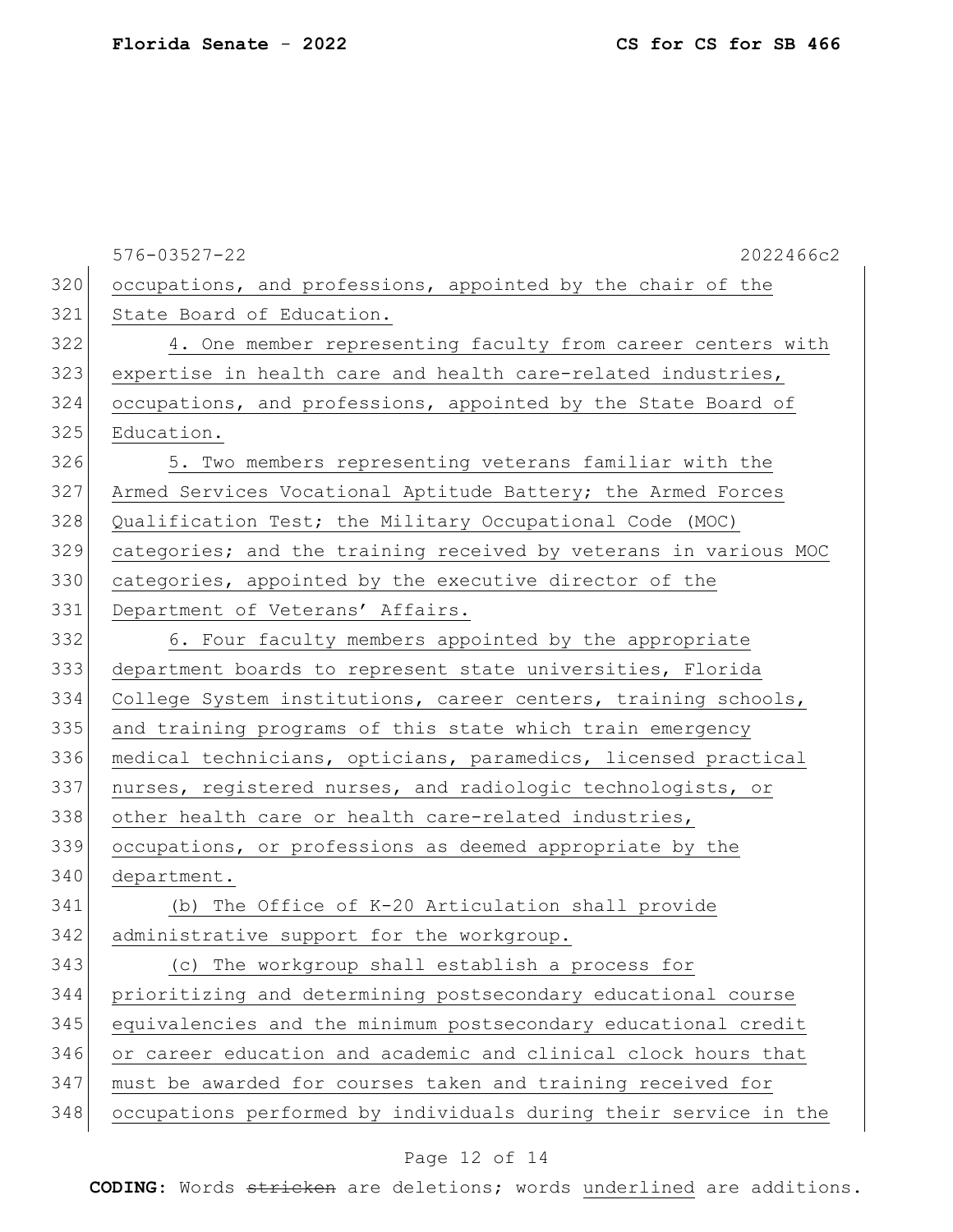|     | $576 - 03527 - 22$<br>2022466c2                                  |
|-----|------------------------------------------------------------------|
| 349 | military. The workgroup shall provide recommendations to the     |
| 350 | Board of Governors and the State Board of Education by December  |
| 351 | 1, 2024, for approval at the next meeting of each board to allow |
| 352 | for adequate public notice.                                      |
| 353 | (d) Upon approval of the workgroup's recommendations, the        |
| 354 | Articulation Coordinating Committee must facilitate the review   |
| 355 | of courses taken and occupations performed by individuals during |
| 356 | their service in the military for postsecondary educational      |
| 357 | course equivalencies and the minimum postsecondary educational   |
| 358 | credit or career education and academic and clinical clock hours |
| 359 | that must be awarded in accordance with the approved process.    |
| 360 | (e) Within 1 year after approval of the workgroup's              |
| 361 | recommendations, the Articulation Coordinating Committee must    |
| 362 | approve a prioritized list of systematically coordinated         |
| 363 | postsecondary educational course equivalencies and the minimum   |
| 364 | postsecondary educational credit for military career education   |
| 365 | and training and academic and clinical clock hours that must be  |
| 366 | awarded for courses taken and occupations performed by           |
| 367 | individuals during their service in the military. The list must  |
| 368 | be updated annually. The Board of Governors, the department      |
| 369 | boards, and the State Board of Education must timely adopt the   |
| 370 | list approved by the Articulation Coordinating Committee at the  |
| 371 | next meeting of each board to allow for adequate public notice.  |
| 372 | For the purpose of statewide application, postsecondary          |
| 373 | educational course equivalencies and the minimum postsecondary   |
| 374 | educational credit, career education, and academic and clinical  |
| 375 | clock hours that must be awarded for courses taken and the       |
| 376 | training received for occupations performed by individuals       |
| 377 | during service in the military must be delineated by the State   |
|     |                                                                  |

## Page 13 of 14